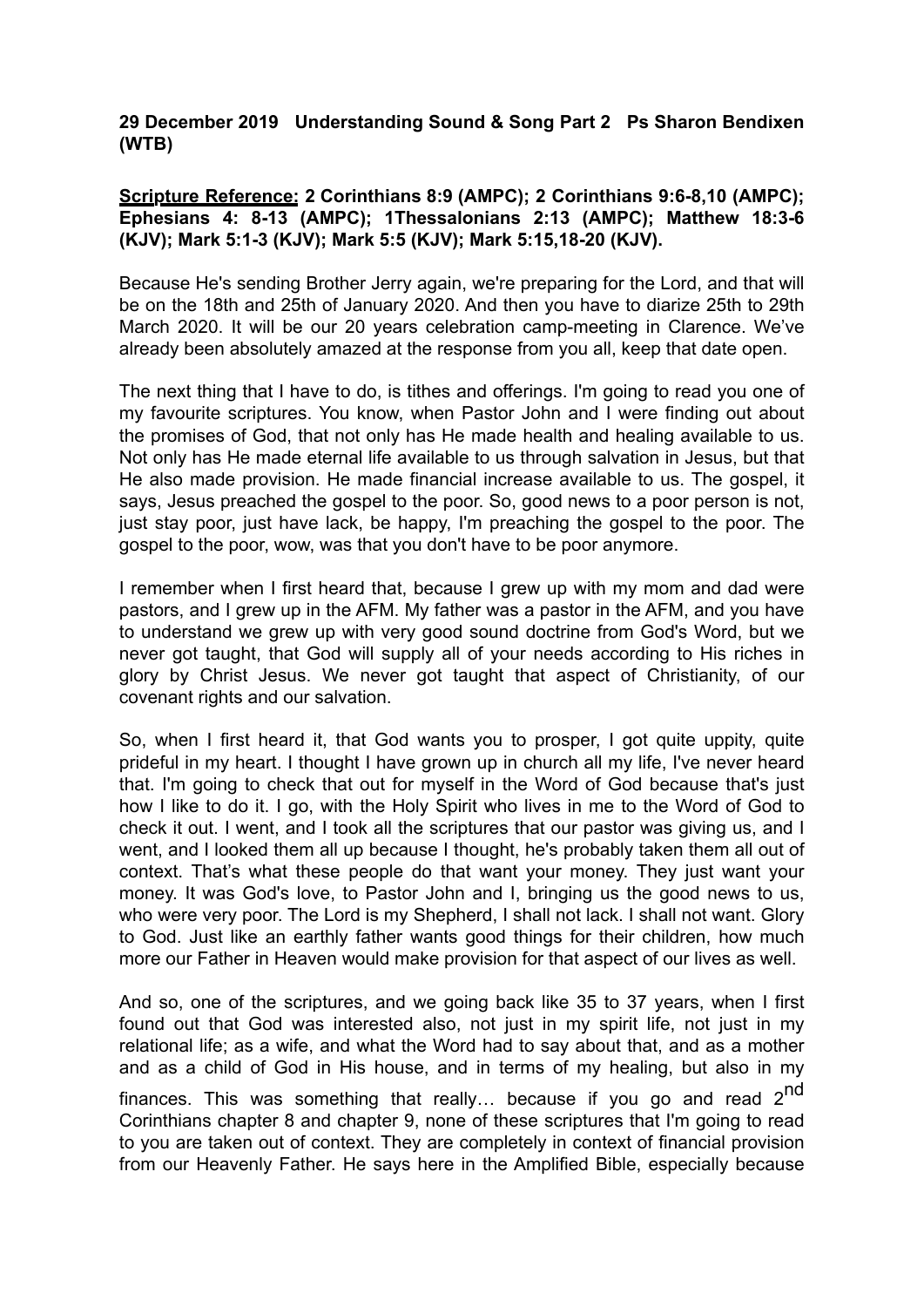like I told you all, I only had the Amplified Bible, because somebody had given Pastor John an Amplified Bible and a King James. He was using the King James and so I annexed his Amplified Bible because we were too poor to buy anything else. Right,

but I had my Amplified Bible and so I was looking here, **9For you are becoming progressively acquainted with and recognizing more strongly and clearly the grace of our Lord Jesus Christ (His kindness, His gracious generosity, His undeserved favor and spiritual blessing), [in] that though He was [so very] rich, yet for your sakes He became [so very] poor, in order that by His poverty** 

**you might become enriched (abundantly supplied). (2 Corinthians 8:9 – AMPC)**. Oh, how interesting is that. Then, 2nd Corinthians chapter 9, these are scriptures I know off by heart because I love them so much, I put them in my heart and in my mouth, even all those years ago.

**6[Remember] this: he who sows sparingly and grudgingly will also reap sparingly and grudgingly, and he who sows generously [that blessings may come to someone] will also reap generously and with blessings. 7 Let each one [give] so, this was to me; Let Sharon give as she has purposed and made up her own mind and purposed in his heart. (2 Corinthians 9:6 - 7 AMPC)**. So, this is how we are to give. Not because it's extorted out of you, or this is how I learned from God's Word to be a giver. He who sows sparingly and this is how we got out of poverty, by sowing and reaping. Sowing and reaping. The sowing and reaping principle of God. **6 …He who sows generously will also reap generously with blessings. 7 Let each one [give] as he has made up his own mind and purposed in his own heart, not reluctantly or sorrowfully or under compulsion. (2 Corinthians 9:7 AMPC).**

There were always times, when I would know, there would be somebody that would; your spirit knows when you are being made a pull on to give under compulsion, and you know that that doesn't happen here in this church because Pastor John and I are not dependent on your giving. Our needs are supplied because of our giving, isn't that amazing? So, God doesn't need, God doesn't need; we need to be generous, we need to step into the sowing and reaping principle because it benefits us. As if God has need of our tithes and offerings, when He lives in heaven, with streets pathed of gold, no that's my covenant connector, my generosity, my purposing in my own heart. I make up my own mind what to do, I choose to do this.

So it says here, **7…not under compulsion, for God loves (He takes pleasure in, prizes above other things, and is unwilling to abandon or to do without) a cheerful (joyous, "prompt to do it") giver [whose heart is in his giving].** He is unwilling to abandon or to do without a cheerful, joyous, "prompt to do it", giver, whose heart is in His giving. That is how I give. I'm a prompt, joyous, and prompted; I'm a ready prompt, joyous giver. My heart is in my giving, my heart is in my giving, because my heart I give to Him and my heart is in my giving, and I don't do it under compulsion, I do it because I'm cheerful, I'm cheerful. I'm so glad He preached His good news to this poor one and I'm happy to declare to you we are poor no more. We continue to sow and reap and sow and reap, and supernatural increase is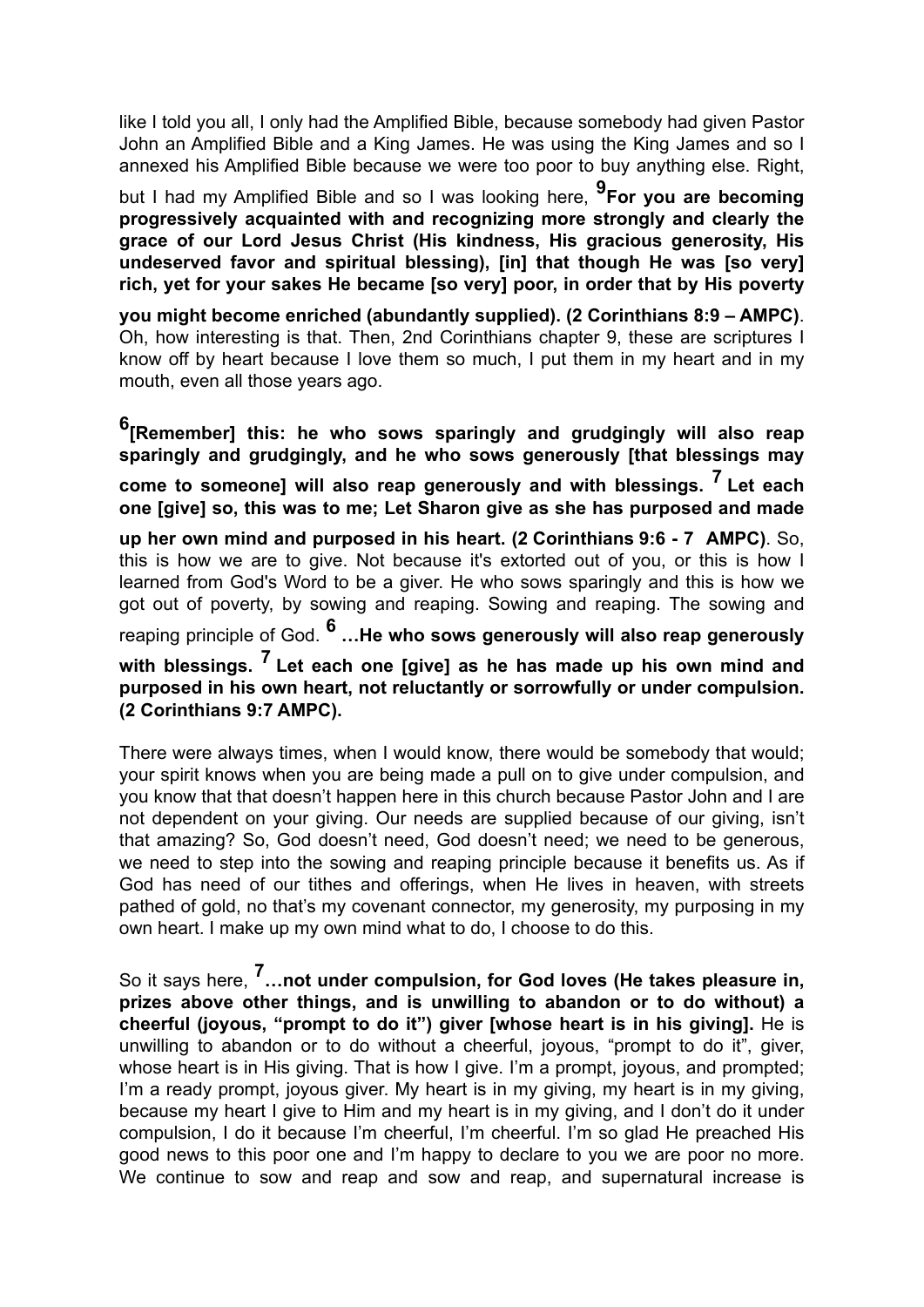coming, more and more than before. Glory to God. Did you get something out of this?

Let's take up the tithes and offerings, hallelujah. Hallelujah. It's so wonderful; it's wonderful that we can give like this. Oh, I wanted to read the next verse, but I'm going to read the next verse as you put into the offering.

**7God loves (He takes pleasure in, prizes above other things, and is unwilling to abandon or to do without) a cheerful (joyous, "prompt to do it") giver [whose heart is in his giving]. 8 And God is able to make all grace (every favour and earthly blessing) earthly blessing, earthly blessing to make all grace (every favour and earthly blessing) come to you in abundance, so that you may always** *and* **under all circumstances** *and* **whatever the need be selfsufficient [possessing enough to require no aid or support and furnished in abundance for every good work and charitable donation]. (2 Corinthians 9:7-8 AMPC)** Hallelujah, that means you're going to have enough for you and enough to give.

Verse 10; **10 And [God] Who provides seed for the sower and bread for eating will also provide and multiply your [resources for] sowing and increase the fruits of your righteousness [which manifests itself in active goodness, kindness, and charity]. (2 Corinthians 9:10 AMPC)** My, my, my, my you need to go and read that portion of scripture of yourself, in context. Glory to God.

Father, we thank You. Let's pray over these tithes and offerings today. Father, we thank You for Your people, Your people in this house that are cheerful, joyous, prompt to do it givers and their heart is in their giving. You know that Father. You've known because You see our hearts and You know our hearts, Father and You are unwilling to abandon us or to do without us. You prize us above other things Lord. Hallelujah and You are making Your grace come to us in abundance so that we always whatever the need or the circumstance, we are self-sufficient, possessing enough to require no aid or support Father, Your people. We are furnished in abundance and to every good work and charitable donation and we are thriving, Father as a people in the law of sowing and reaping. We are thriving Father in Your principle of sowing and reaping, and we thank You for it, Lord. We thank You that we do not prosper according to the world's economy, we prosper according to the Kingdom, Your Kingdom, Father, Your Kingdom ways, Father. That's how we prosper, and we recognise that, and we praise You for that in Jesus name and we all say, Amen. Hallelujah.

So, let me see if I've done a good job here. Take up the offering, then pastor comes on the stage; ministry by pastor. Here I am, Pastor Sharon. Glory to God. Are you having fun this morning? I tell you I'm so full of God, the joy of the Lord this morning, because He is good, for the Lord is good. Won't you just say this with me? For the Lord is good and His mercy endures forever. His mercy is His tenderness of His heart toward us and His loving-kindness. Hallelujah. Glory to God. So, there we go.

This morning before we are going to have a time in sound and song; I began to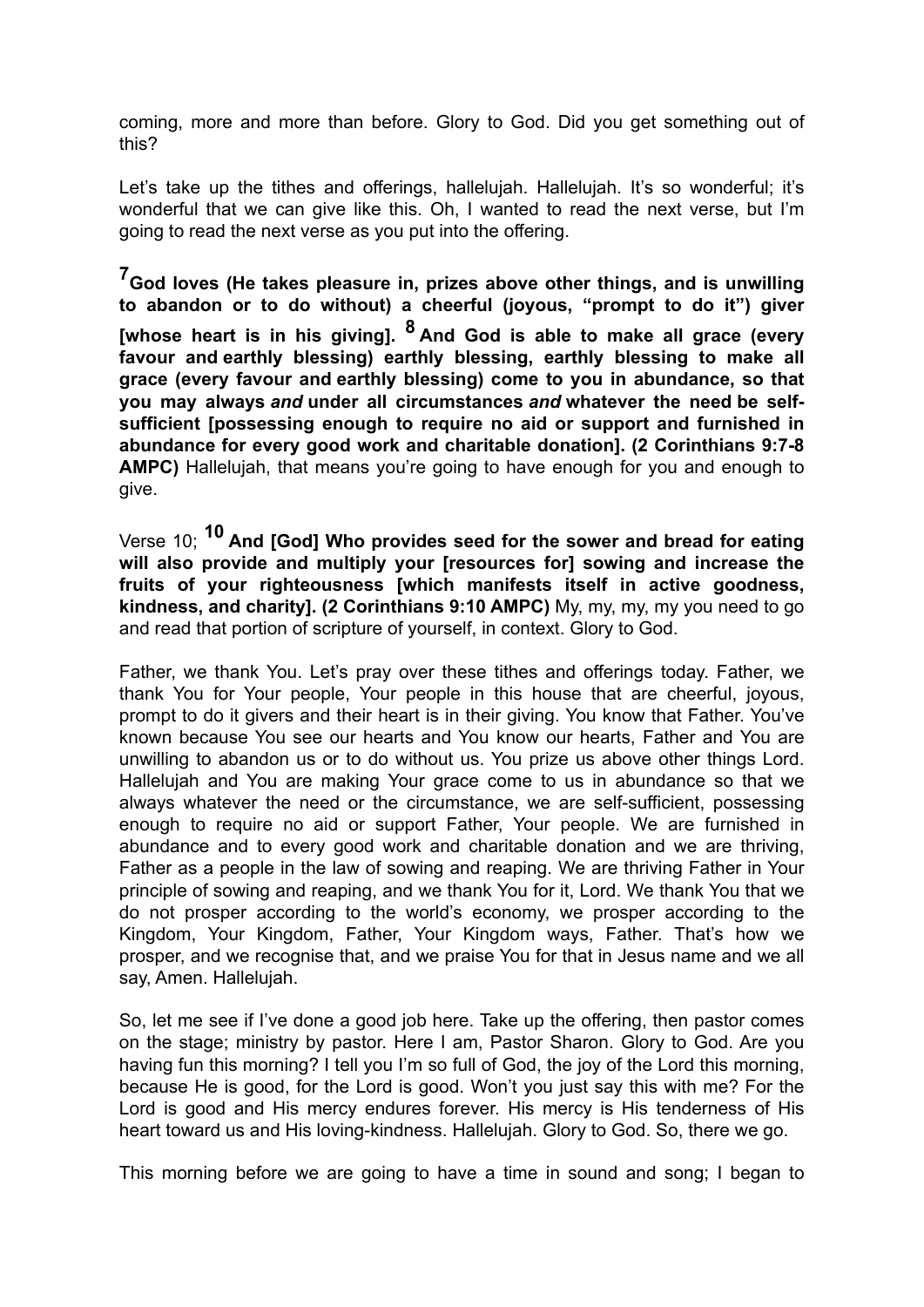teach you and instruct you last week about the power of sound and song and what He is doing here now with us. Right? We are a house of prayer. God has been busy with us for a long time building this House of Prayer. Our corporate prayer organized and established, it's increasing and intensifying. God is a God Who hears and answers prayer.

Jesus was the One that came into His house. That was the one time He came into His house with a whip and He overturned the money tables in the temple, and He said; "My house shall be called a House of Prayer, you have made it something else. My house shall be called a House of Prayer."

This is an instruction that the Lord gave Pastor John at the end of 2008; "You build Me this House of Prayer," and our corporate prayer has been increasing and intensifying and we have evidence of answered prayer.

Like I shared with you last week, Hezekiah was a man who had spectacular response of God, to his prayers and it says, his heart was lifted up in pride. Well, that is not something that we are going to have happen in this house, because we are not going to have our hearts lifted up in pride. We are going to be like a little child. Hallelujah. Glory to God. Hallelujah.

Fortunately for King Hezekiah, he repented of his pride, because who is the one that answers our prayers? God. Whose idea was prayer, in the first place? God's. Hallelujah.

We are a household of faith. We have been taught how to live by faith, the just shall live by faith. In this house, we have been taught to live by faith, for 20 years. We got taught to live by faith from that time, that we were planted in a household of faith. We have been living by our faith. The just shall live by faith. We are not getting pride and lifted up because we are living in faith and faith produces, our covenant results. We are not going to get lifted up in pride.

We are a House of music and sound and song too. We are not going to get lifted up in pride, just because God is increasing and intensifying, our living by faith, our prayers, our corporate praying together. My, my, my. Now, Ministry of music is a surge, right now.

Do you remember Pastor John, ministered on spiritual surges? It is a surge right now, that the Lord, wants us to understand, what it is about. He wants me to declare and speak words to you today and release them so that He can use them in us. He wants me to release and speak words, today to you, for us to take with us as we cross the threshold going through this New Open Door.

So, that is what I am going to be doing. I am going to be just obeying God, here. I want to start here I think, with what Pastor John said. Pastor John said this on 16<sup>th</sup> of December.

*It is a very humbling thing to receive a Word from God from a human messenger. If an angel appeared to you, then it would be very simple and very easy to say, "Well,*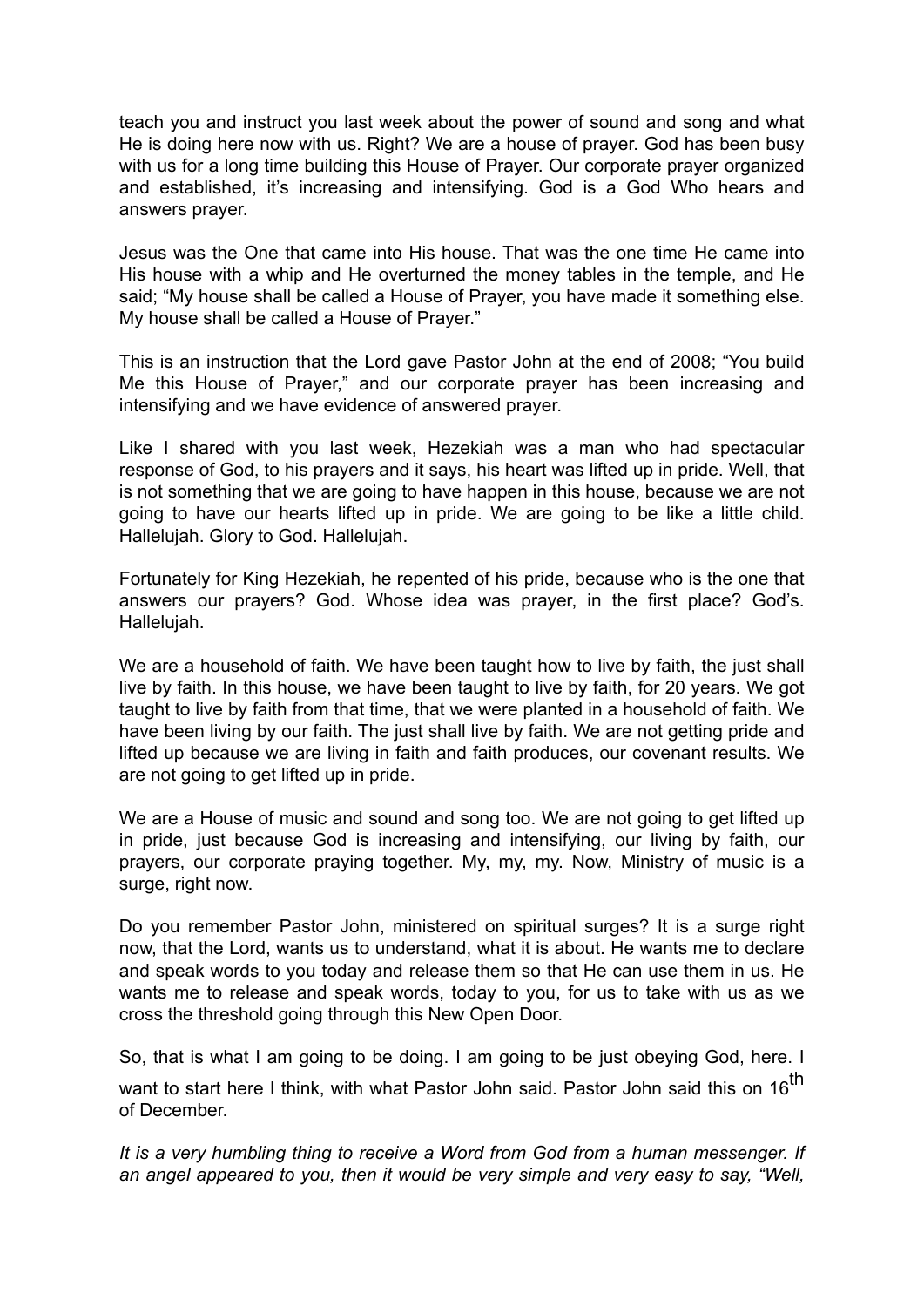*an angel appeared to me and Wow." But when God uses a human messenger, it requires faith and humility to say, "I will receive it from God through the human vessel."*

1 Thessalonians chapter 2, from the Amplified Bible, I am going to read that to you, 1 Thessalonians chapter 2, you have become familiar with the scripture. You have become familiar with the scripture because it is God's way, people. God sends a messenger with a message.

First of all, I am going to read to you from Ephesians chapter 4. It is from the Amplified Bible. I am going to read you from Ephesians, Chapter 4. Jesus, **8 …. When He** (Jesus) **ascended on high,** from verse 8,**…. He bestowed gifts on men.** 

Verse 10, **10 He Who descended is the [very] same,** Jesus descended, **as He Who also has ascended high above all the heavens, that He [His presence] might fill all things,** now look, Jesus who ascended gave gifts to men, He bestowed

gifts on men, verse 11, **11 And His gifts were [varied; He Himself,** Jesus. Jesus, Jesus, Jesus, Jesus, **appointed and gave men to us] some to be apostles (special messengers), some prophets (inspired preachers and expounders), some evangelists (preachers of the Gospel, traveling missionaries), some pastors (shepherds of His flock) and teachers.** Jesus gave gifts to men. He hasn't stopped since He has ascended and gave gifts to men. He hasn't stopped that pattern. He hasn't stopped that way. And so it says, why does He do this?

**12 His intention..**, verse 12 was, **12 His intention was the perfecting** *and* **the full equipping of the saints (His consecrated people), [that they should do] the** 

**work of ministering toward building up Christ's body (the church), 13 [That it might develop], (Ephesians 4: 8-13 AMPC)** That it might develop, and that is what we are all about, is developing and maturing. That it might develop until we all attain oneness in the faith, in the comprehension of the full and accurate knowledge of the Son of God. That we may arrive at really mature manhood, that we may arrive at really mature manhood.

So, can you arrive at really mature manhood without apostles, prophets, teachers, pastors and evangelists? No, because Jesus gave these gifts, Jesus gave these gifts to the body.

The fact that some people abuse this gift, the fact that some people are building, that are not even listening to the Lord, Jesus Christ, is none of our business. Our business is to hear from God and to bring you to full maturity. Hallelujah. Glory to God.

Like I've always said to you; The highest calling is not an apostle or a prophet or a pastor or a teacher or an evangelist. The highest calling is a son of God. Say, "I am a son of God. I am a son of God." That's the highest calling but then God gave gifts, Jesus gave gifts to men to make sure and to make sure that men come to the fullness, sons of God come to maturity. Because Romans 8, says that the whole of creation is groaning for the manifestation of the sons of God, not for the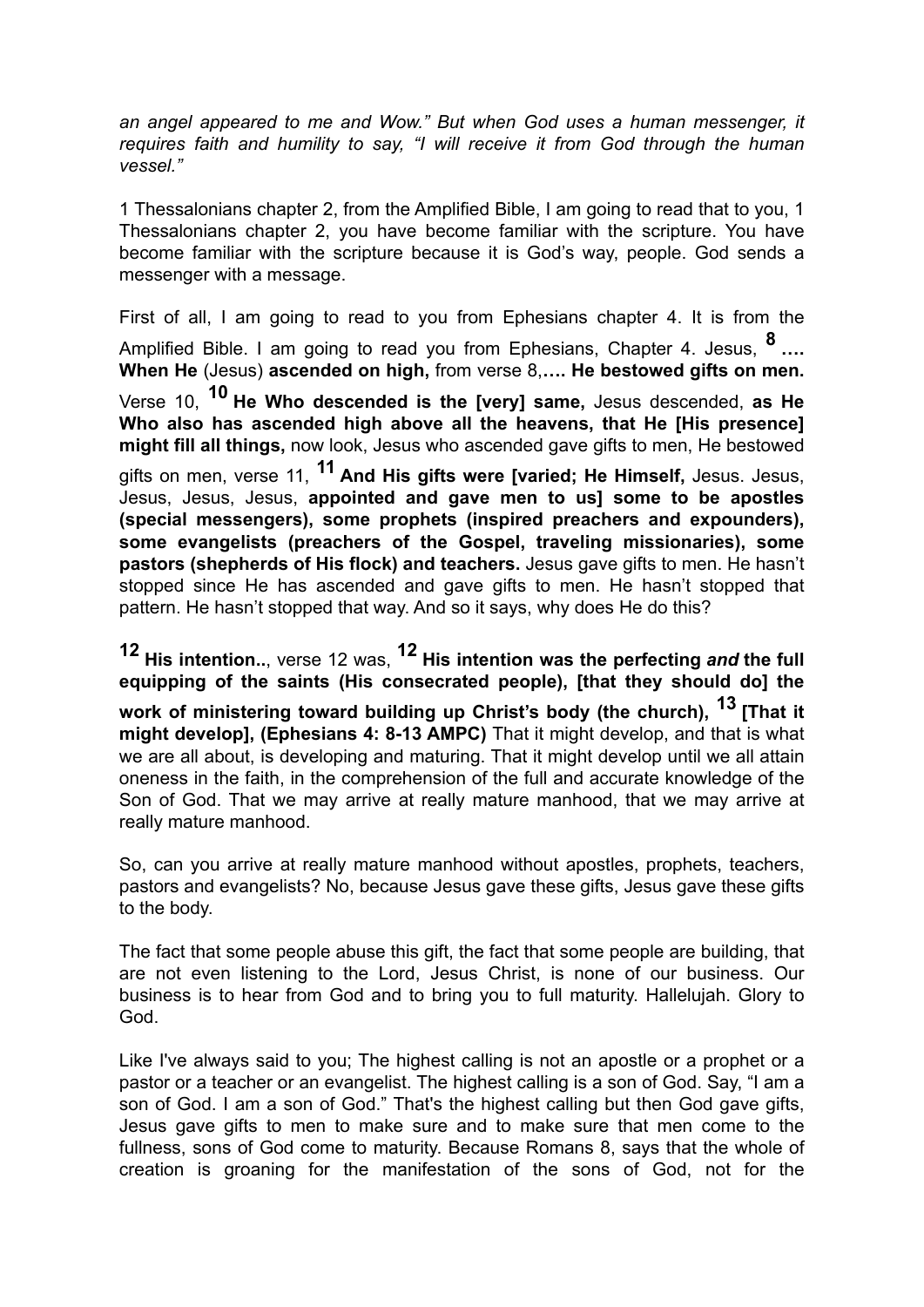manifestation of an apostle or a prophet but for the manifestation of the sons of God. Creation is groaning for you to manifest as a son of God, a true full-grown, full-blown son of God. Hallelujah.

So, it's very humbling. It's a very humbling thing, Pastor John said. To receive a word from God from a human messenger. When God uses a human messenger, it requires faith to say, I will receive it from God through the human vessel because I understand God's pattern here. That's why Jesus said, "Unless you become like a little child you can't even enter the kingdom of God." We are little children. We are not childish; we are childlike in our acceptance of the ways of God in our flowing in our believing in our receiving the patterns that we so evidently and obviously see in the Word of God.

So, where are you Thessalonians? I'm going to read this. This is a beautiful, beautiful scripture. First Thessalonians chapter 2 verse 13, Amplified Bible. We, Pastor John and I, even as the Apostle Paul did in his day, **13We [especially] thank God continually for this, that when you receive the message of God [which you heard] from us, you welcome it not as the word of [mere] men, but as it truly is, the Word of God, which is effectually at work in you who believe [exercising its superhuman power in those who adhere to it and trust in and rely on it] (1Thessalonians 2:13 AMPC).** That's what happened to us that day when God sent us a messenger with good news about our finances. We received the Word of God and it exercised its superhuman power in us because we adhered to it, we trusted it, we believed it, we received in the message from, through a messenger because we understand God's pattern in Ephesians we understand God's ways in His church. Glory to God.

So, it's a very humbling thing, to receive a word from God from a human messenger. I'm here to tell you today - it's a very humbling thing for a true messenger of God to also come to God's people and say, "I have a Word from God for you." It's a very humbling thing, it really is people. I understand that, but when you're like a little child then you just flow with joy in these things. Glory to God.

Pastor John said, "Threshold, the open door." We are going to cross a threshold, a threshold, a threshold. The definition of threshold, people this open door is for every single one of you, because Jesus is opening a new door. Why? Because it's a very humbling thing, that we do as a congregation that when the Lord gives Brother Jerry a word in 2020, I am Opening a New Door for you and Supernatural Increase is going to come through where it's a very humbling thing. We humble ourselves.

I might as well go here; The New Door, it's just part of what God gives me speaking in psalms and hymns and spiritual songs, Colossians and Ephesians. Just gave me a few things already when we were in America.

*The New Door It's Open It's a Kingdom Door It's being opened by You Jesus How do I go through?*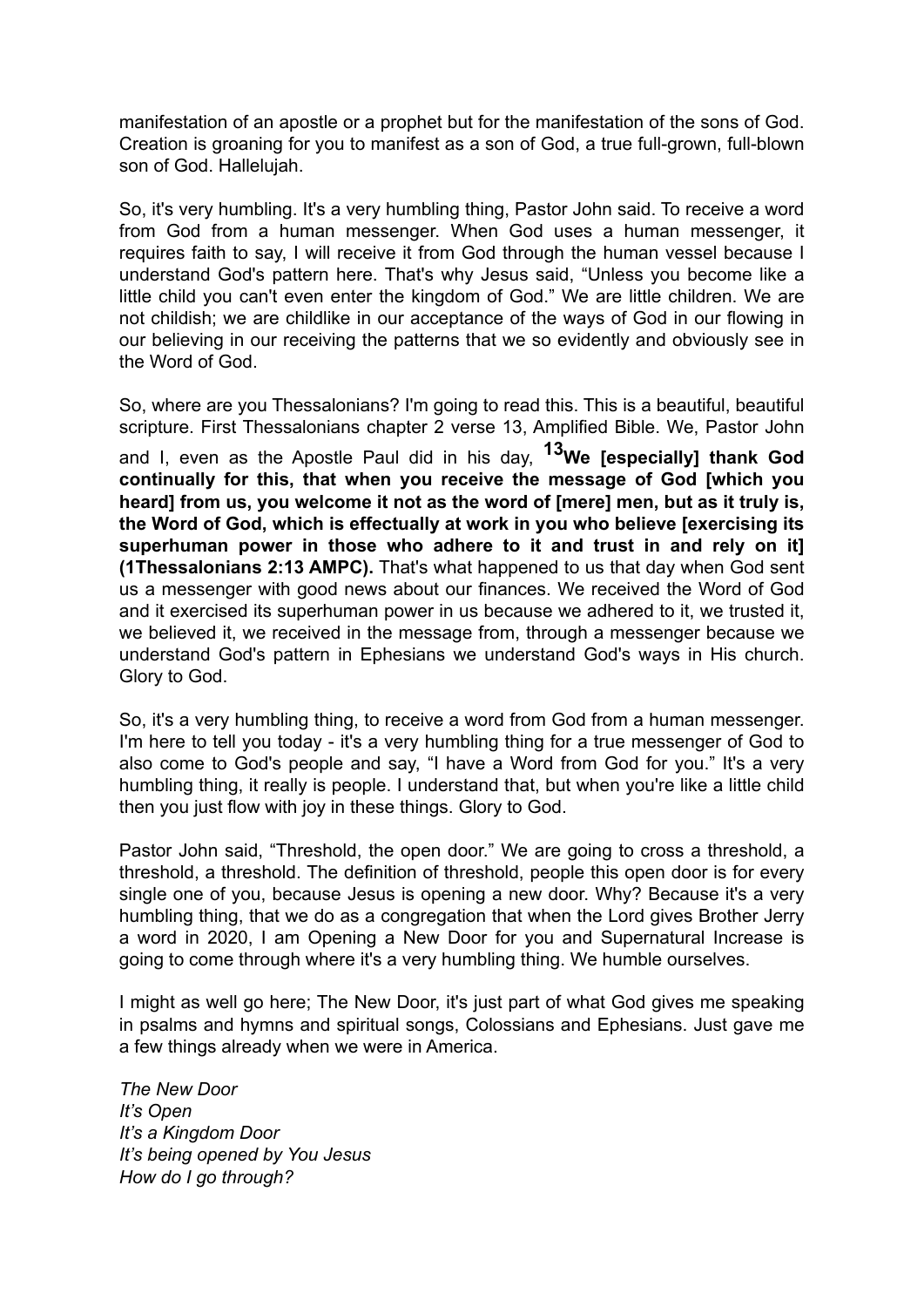*Become Like a little child Come to Me like a little child Come humble And you won't stumble*

*Without humility There's almost a kind of futility*

Just understand when I'm with God on my own it flows from the Holy Spirit to my spirit, it's Colossians and Ephesians speaking to yourself in psalms and hymns, okay.

*Without humility There's almost a kind of futility Because through this New Door There will be no place for Pride to hide Let Me Help you deal with it Privately, Personally, Powerfully Inside Through this New Door Everyday humility will be required Just like a little child*

So Matthew 18 verse 3 to 6 Jesus says, **3Verily I say unto you, except ye be converted,** the Amplified Bible says, **3a change and turn about and become as little children) ye shall not enter into the kingdom of**. **(Matthew 18:3 KJV).** You do not enter through the new door. You'll not enter through the new door unless you become like a little child because Jesus said, you can't even enter into the kingdom. It doesn't mean you're not born again and you're not going to go to heaven when you die, it just means you so think you're so grown up with all of your thoughts. You think you're so grown up and God is saying, and I want to teach you some things in your life and you've got to stay like a little child teachable, teachable, teachable, changeable, malleable.

Glory! "Whosoever, therefore, shall humble" there is a key. So, how do I become as a little child? Humble himself as this little child, the same as the greatest in the Kingdom of Heaven and the Passion translation says this, "at that time the disciples came to ask Jesus, who's considered to be the greatest in Heavens Kingdom realm, and Jesus called this a little one to His side and said to them. Learn this well unless you dramatically change your way of thinking and become teachable and learn about Heavens Kingdom realm with the wide-eyed wonder of a child you will never be able to enter in." Isn't that beautiful? Can I read that to you again? "See here the disciples came to Him, who's considered to be the greatest in Heaven's Kingdom? Who's going to be the greatest, who's going to be the greatest? What is that? That's I want to be the greatest. I want to be the best. I want to be the greatest.

Who's going to be the greatest? Who is going to be the best, and Jesus is so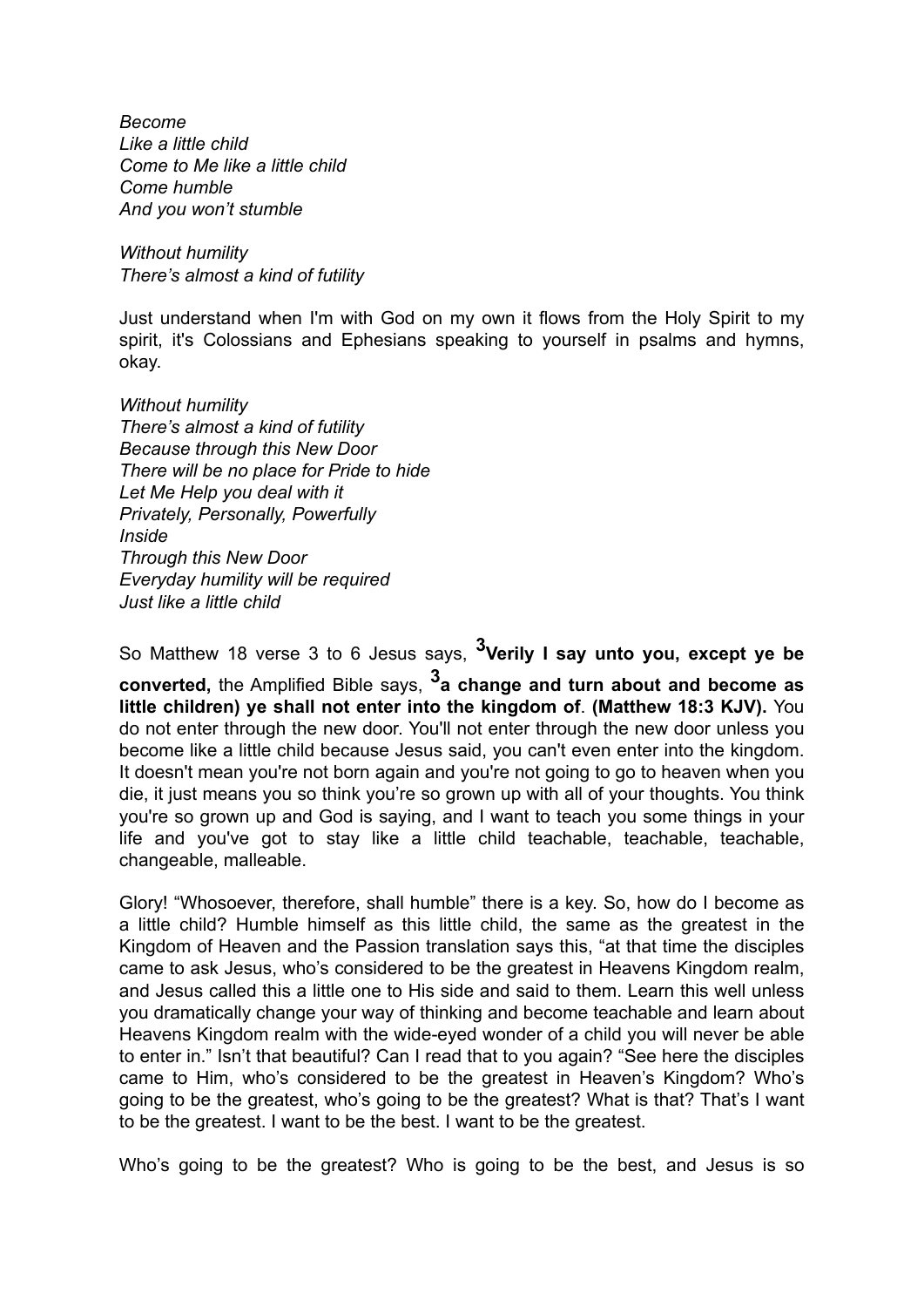beautiful, He calls a little one to His side and says to them, "learn this well unless you dramatically change your way of thinking and become teachable and learned about Heaven's Kingdom realm with the wide-eyed wonder of a child you will never be able to enter in. Whoever continually humbles himself to become like this gentle child is the greatest one in Heavens Kingdom realm." And like I shared with the Prayer Connect people, isn't that wonderful we all win, when we all humble, we all the greatest together. Don't you love that? Don't you love that? Well, who's the greatest, who's the greatest? All those people at Heritage of Faith, they really just had a dramatic change and they became like little children that were so teachable to My ways and they just all won, they all the greatest. You mean there is not one greater, no they just all so great. They're just all so great. They're so great, they so great together, hallelujah!

Isn't that wonderful? Isn't that wonderful like I shared with the Prayer Connect people, one of our congregation members in Johannesburg, and she wasn't even sharing it in this context, but God so used it with me she said, her little boy, he must be, he is one of these little children, and uh, one of these little children and he ran in his first race against other children and he come stone last and so she was like she's saying, "I'm just little bit protective and I just want to go and see if he is okay you know because he came so obviously so last," and she said, "and I was so blessed because he came to me and he said to me, mom, "ma, ons het almal so saam so lekker gehardloop, al die kinders het so lekker saam gehardloop. Ons het so lekker saam gehardloop."

That is a little child, that is a little child. We just all run so well, didn't we have fun running together and just we all won. We all won! [Laughing] Hallelujah. I'm telling you; you can become like a little child, you can humble yourself. You see that's why we don't sing songs like humble me Lord, bring me to my knees. When Jesus said; "You humble yourself. You humble yourself. You become teachable yourself." "Laughing." Isn't that wonderful?

So, so where am I going now? The threshold. The threshold. We've got to cross a threshold. Now I want to read to you a definition of threshold – that is a little different from the definition Pastor John brought because it's in context what God's wants to say to you this morning. The threshold, Pastor John said, a threshold means there is something new you're going to do you haven't before. There is a new space, a new place, a new way, a new something, a new something. A threshold is the starting point of a new experience. This is for all of you here this morning. A starting, Jesus wants you to have a starting point of a new experience. It's a point at which something happens. It's the point which you start to experience something at which something starts to happen at which something starts to change. I know that many of you when you started to come here, you found yourself at that place something is happening. Something is changing in me. Right? That is a threshold.

So, here is what Pastor John said, there are, when you're going to cross that threshold, there are a number of things that are going to happen. You will find yourself drawn. You will find yourself drawn. You will find yourself drawn. You will find yourself drawn. You will find yourself drawn, but if you allow yourself to be distracted by other things going on, then this thing that's a new door, you might just miss it. You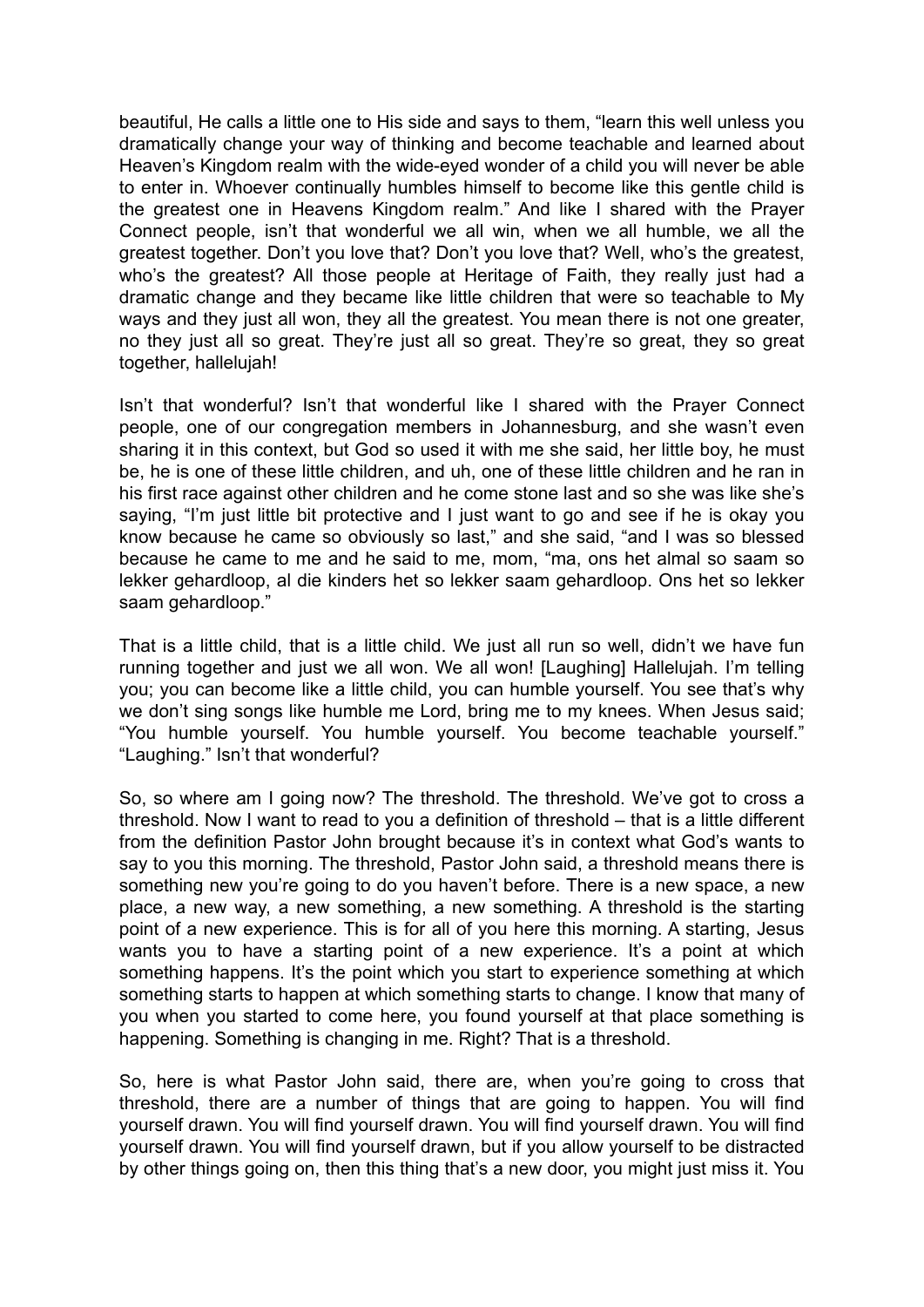will find yourself drawn, and this morning the Lord says; "Oh, be drawn, oh, be drawn by Me, oh be drawn by My Spirit. Oh, be drawn by Me." Don't misinterpret this drawing, this drawing. To draw means to cause to turn towards, to engaged, to cause you to follow. Jesus says follow Me, to call towards Himself, to cause you to come out for your benefit to come close to pull up, to attract to cause to turn towards to engaged. Be drawn, be drawn. Hallelujah, hallelujah.

Threshold and then he gave us the example of the threshold, what happened to Lazarus, what happened to Lazarus. Jah. What happened to Lazarus, Mary was saying "but he stinks, by this time he stinks he has been decaying, he's been dead" and Mary, Jesus says to Martha, "Did not I promise you that if you would believe you would see the glory of God. He is talking about the Glory of God, the goodness." So, they took away the stone, so what Jesus said was, "Roll that stone away," take the stone away, so they took the stone away. Jesus said with a loud voice, shouted with a loud voice "Lazarus, come out!" and out walked the man who had been dead, his hands and feet wrapped in burial clothes with a burial napkin bound around his face.

The supernatural power of God came upon his decaying body, to instantly restore it to the point that he would have all his burial clothes wrapped around him, his muscles returning to such strength, his ability to return to such normal, that even with grave clothes surrounding him, he could get his muscles working to get himself up, and begin to walk out of the grave.

We are crossing a threshold people; this is what Pastor John declared. He couldn't help himself, the very power of God came upon him, lifted him up and started to propel him through that door. Lazarus walked through a new door that had been opened to him, he was dead and now he's alive. There are dead things in our lives people, there have been dead things in our lives that some of us had been carrying them around for a long time, and then Pastor John declared this by inspiration of the Holy Spirit "the new door that God has got to open for you might be that others will open that door."

#### It might be that others provide the energy to make it happen but

God will supernaturally draw you, for you to know and for you to have the strength and for you to be able to see and for you to be able to get up from your old self. Get up from your old self. For you to be able to get up from your old self, get up from your old self. Get up from your old self, Sharon, get up from your old self Garth, get up from your old self Kate, get up from your old self, get up from your old self Heritage of Faith, get up from your old self. Hallelujah. Glory glory, glory. Hallelujah.

Get through into a new place. Your new place. I don't have to worry about whether it's going to be God or not, it's going to be like I'm with you God, I'm with you, I'm with you, I'm with you Father, I'm with you Father, open door here is a new door I'll tell you what, as you go through that new door, as Pastor John speaking, bringing us a message from heaven, and we receive these words so that it can work its supernatural power inside of us, who believe, hallelujah, hallelujah. I believe these words are working in me, I'm getting up, I'm getting up from my dead things, hallelujah. Things I don't even know that are dead, but I'm getting up, I'm getting up and I'm crossing this threshold I'm coming in Lord, I'm coming You drawing me I'm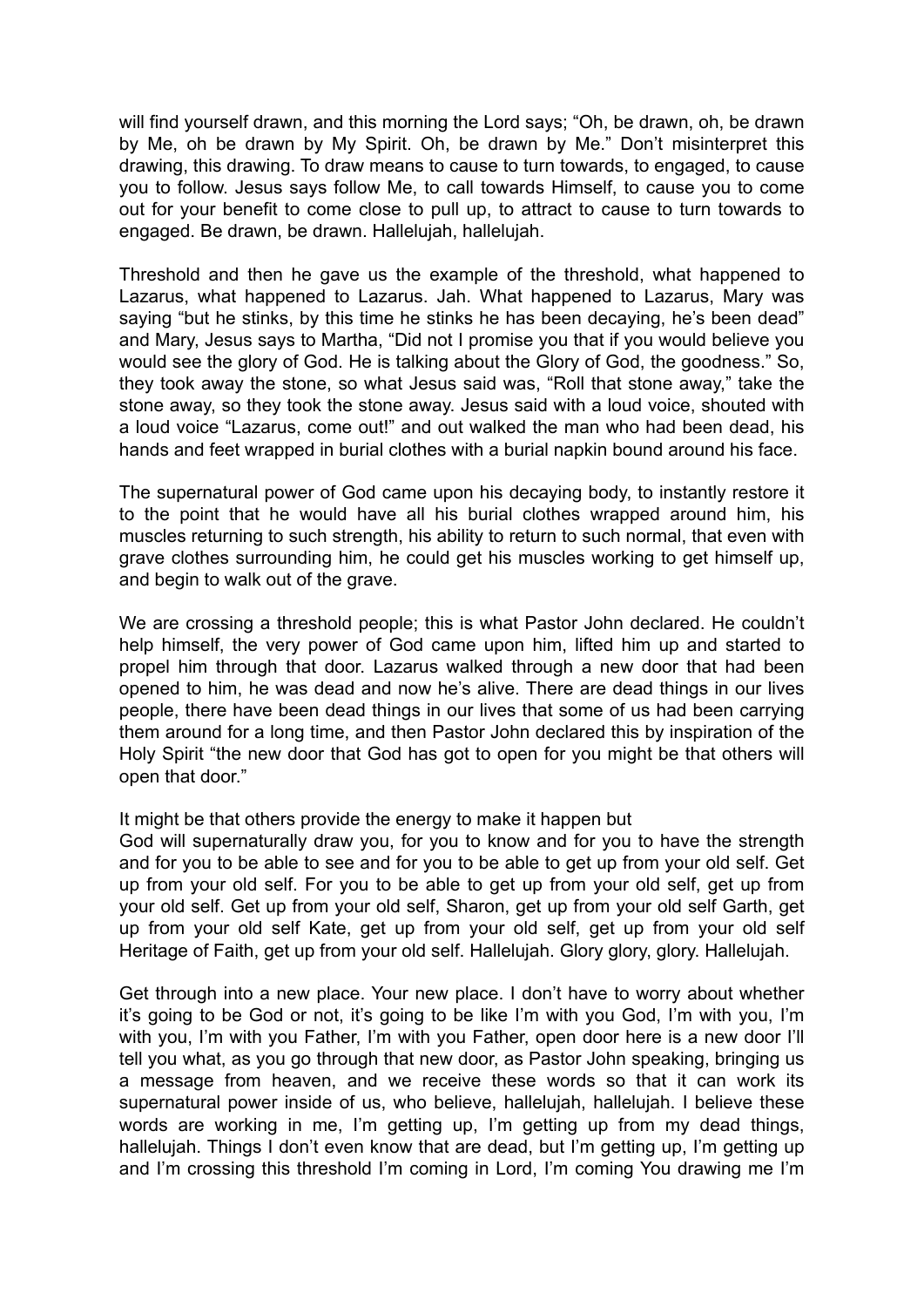coming, I'm coming, hallelujah.

As you go, you just got to get up and go, and as you go through that new door, old things that had been upon you for many years, old things that had been upon you for many years, and you been thinking will this ever go, can I ever get rid of this, will this ever change, old things, you see that's why this word has got to work in you, this word, this word, that's why we transcribe these messages people.

I've got word for word that Pastor John said and I go through it with a fine toothcomb to see, see what the Holy Spirit would say to me, so that I this word can work its superhuman power in me and cause me to become it. To become it, hallelujah. Hallelujah, God never gives us a word that we cannot become, He never tells us a thing to do that we cannot do, hallelujah, glory.

That has been upon you for many years, old things that have kept you captive are going to fall off you, that's just going to come loose, of you, it's just going to come loose because you are not even going to be the one who takes it off. The Holy Spirit is going to send those that's around you, and they just going to unwrap you. Jesus. Jesus. Jesus. He is just going to unwrap you. Your life for me is just going to unwrap. Just take it off. Just take it off. Just take it off. After this message it was all working in me and I came to my husband and my best friend, and I said to him, "Where you see the grave clothes unwrap me, unwrap, just help me take them off. If I can't see and you could see", Jesus, Jesus, but I'm walking I'm getting up, I'm coming through this new door because Jesus you've opened it for me. Hallelujah. Glory to God. Hallelujah. Every message that comes is unwrapping grave clothes off me. Glory to You. The Holy Spirit is going to send those that are around you, send those that are around you and they just going to unwrap you. Just going to unwrap you. Hallelujah. Glory.

## *God wants to take you across the threshold. There's no way Lazarus could ever have come out of the grave unless he walked out of it. "Yes Lord, I will go there now." He showed me this many years ago, He showed me many years ago; 2012.*

*Mark 5, I'm just going to read some verses from verse 1. Jesus, 1And they came over unto the other side of the sea, King James, into the country of the Gadarenes. 2And when he hears Jesus oh Jesus beautiful Son, the Morning Star, the Holy One, our Deliverer and our Saviour, our Redeemer, glory to God. Here He is glory. 2And when he was come out of the ship, immediately there met him out of the tombs. I want you take note of this word tombs. They met Him out of the tombs, a man with an unclean spirit, 3Who had his dwelling among the tombs; (Mark 5:1-3 KJV). He lived among the tombs now before I read any more, I want to give you this definition of this word tomb that the Lord showed me to help me even then to come out of some dead places that I was in.* 

*This word means a memory, something you remember. It's a memorial to perpetuate the memory of a thing. It's connected with remembrance of the*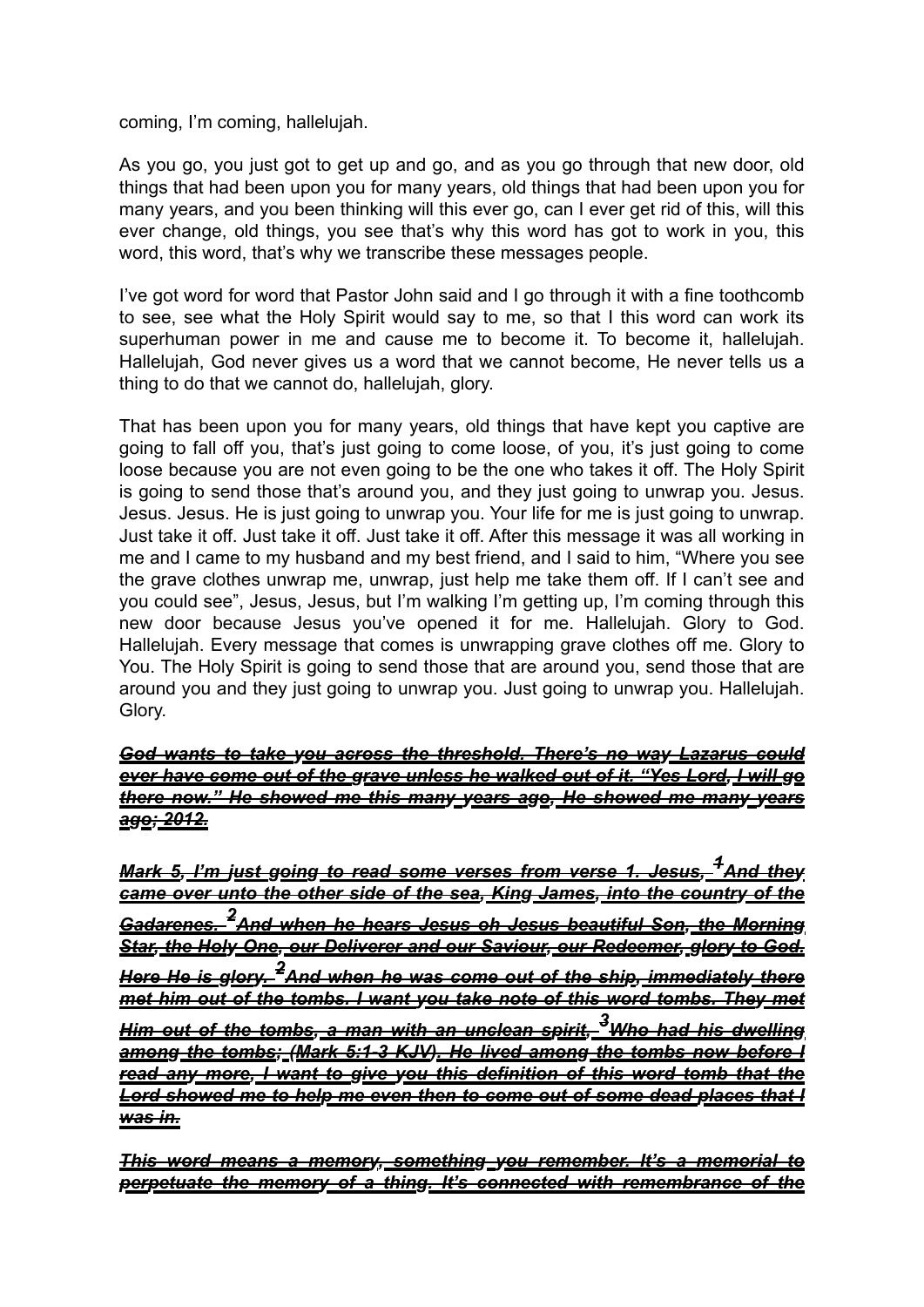*dead; dead things. In antiquity the grave is a lonely place to which one may withdraw, and which can be in some sense a dwelling. A tomb is where dead things are buried, things rotten, stinking and decayed. That's what that word "tomb" means. It means, it's connected with remembrance of dead things. It's your memories people, you live, you live, you dwell among the tombs of remembering things, remembering failures, remembering things. A monument set up; you've set up a monument in your mind to cause you to perpetual remembrance. Constantly, you live day and night in the tombs.* 

*In our souls, this is what the Lord said to me in 2012. In our souls are buried the memories of failure. Things that have died. Oh, people, His great love speaks to us today. Things that have died, failures, things that went wrong. He wants you to get up, He wants to remove every memory, every trace of it out of your soul. I'm going to show you how song and sound has so much to do with it.* 

*Our souls, in our souls are buried the memories of failure and things that have died. These are inroads that the enemy can walk on anytime he wants to, and he torments you. He torments you day and night. You can't let him do that anymore. You got to get up, even with your grave clothes on. Trust God that there are going to be those that are around you that are going to help you.*  **Then He said this to me in 2012 "Sharon this is why song is so powerful. It** *trims away the dead things."*

*The word song it means it's a Hebrew word zamar which means a song accompanied by a musical instrument. Singing, song. David anointed he sang, and his singing caused evil tormenting spirits to leave. The word zamar also means pruning, cutting off dead branches. Removing unwanted parts. Selective removal of parts of a plant such as branches, buts including dead wood removal. This practise entails targeted removal. There's targeted removal God wants to do in your life. Selective removal, targeted removal of diseased, damaged, dead, structurally unsound, unwanted dead things in your life. That is why psalm, He said to me even in 2012, "That is why Psalm is so powerful." It's so powerful. Glory to God. Hallelujah to You.* 

*That's why love is stronger than death. It's stronger than death. So, it says here he was dwelling among the tombs. 5And always, night and day, he was in the mountains, and in the tombs, (Mark 5:5 KJV) Remembering, remembering failures, remembering horrible things, terrible things. Being tormented being tormented by these demons. If you believe in God, you have to believe that there is a very real enemy. Jesus, the Word of God says, "For this reason was the Son of God manifested that He might destroy all the works of the evil one." Jesus said, "I have given you power and authority over all the power of the enemy possesses and nothing shall by any means hurt you."* 

**And always, night and day, he was in the mountains and in the tombs, crying out and cutting himself, (Mark 5:5 KJV)** Cutting himself, cutting himself. I mean we know people today cut themselves. They're being tormented, they don't even realise they're being tormented by demons because of their past failures because they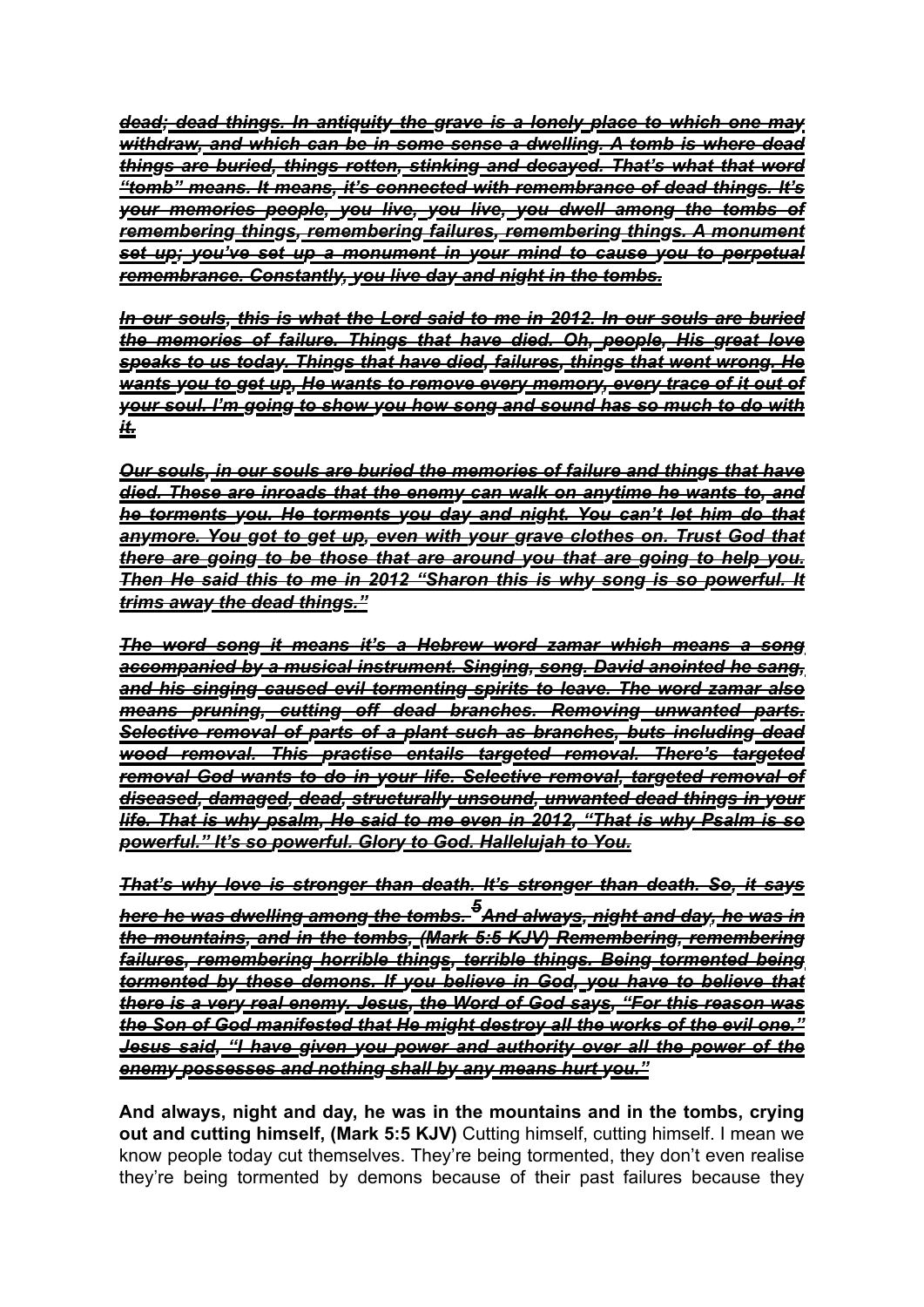meditate on it and they allow him inroads into their minds to just keep, they rehearse, they rehearse it. They go through it again and again and again until they drive themselves out of their true mind that God has created them to have. A mind that is full of power and love and a disciplined, sound mind. Hmm, the Lord is speaking to us this morning people.

Cutting himself. <sup>6</sup>But when he saw Jesus afar off, he ran and worshipped... **(Mark 5:5-6 KJV).** Isn't that interesting and I'm not going to go into all of this today, but if you go to verse 15; **15And they came to Jesus, and saw him that had been possessed by the devil and had the legion, sitting and clothed and in his right mind;** and verse 18 says, **18And when He had gotten into the boat, he that had been possessed with the devil prayed Him that he might be with Him. 19Howbeit Jesus suffered him not, but saith unto him, Go home to thy friends, and tell them how great things the Lord hath done for thee, and hath had compassion on thee. 20And he departed and began to publish in Decapolis how great things Jesus had done for him: and all men did marvel. (Mark 5:15,18-20 KJV).** Glory to God. Hallelujah. Hallelujah. Glory, glory, glory, glory, glory, glory, glory, glory to God.

Song has got everything to do with it. I'm going to read to you this declaration that came from Pastor John because remember I shared with you that God wants a sound here. God wants us to have a recognition of what He's doing here with us in sound and song and music and music ministry. It's not what you think it is. It's not what you look at others what it is. It has got a very specific purpose that God wants it to have with a people.

Hmm, so, *divine this legacy, by divine assign…* this is what God, with great humility, with great humility, I brought this Word to Pastor Garth in 2016, 2017. *By divine assign, I put a sound.* You see a sound, there are songs that are coming from the sound that God is putting in him by divine assign, *I put a sound. No explanation you need, only My Spirit you heed. This sound must resound. I've called you with a sound that will now come forth. The sound from the sound that will resound will come, My new sound.* This is God's new sound that He wants! *That I have placed in you from your mother's womb with all other sound, resound. Listen for this legacy transfer, this ancestry, this line divine, for this legacy.* 

So, why does God want these sounds that He's giving us, to resound? Because Pastor John declared by the leading of the Lord; *songs of light, sounds of heaven. I speak according to Your Holy Spirit right now. The songs and the sounds that are coming out of this church. I command the words, these words, the sounds, the words, the sounds, the songs, the songs, the sounds, the words of this music to begin to draw. To draw, to draw, to draw.* Hallelujah. *To draw people.* Alright, just stay with this now Sharon. *To draw.* Alright, *to draw people to Jesus. To draw them into the intimacy of the Holy One.*

The sound and song and words have this power. Oh yes, God knows, the Devil knows what power words and sound and song has! And he has occupied spaces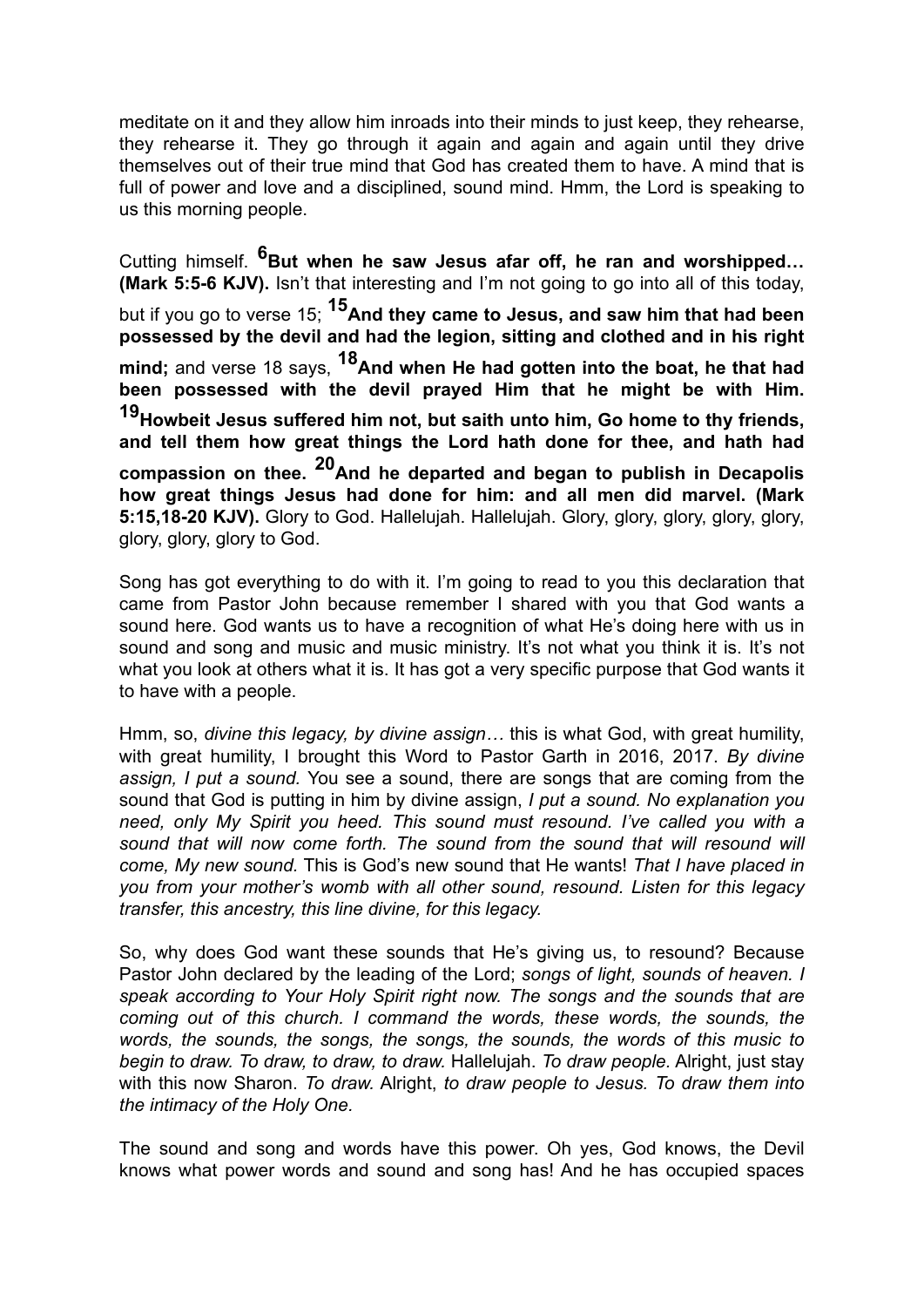and places in men, the minds of young men and you women and young people and men and women. He has occupied that space and God is now telling us to occupy! You occupy this space that I'm giving you! This is legacy, this is legacy transfer. Hallelujah. *I want my sound to resound. To draw them into the intimacy of the Holy One.* Why sound and song and signs? To draw you and me and whoever God wants to into intimacy with the Holy One. Words to break down strongholds.

Words to be the sound of heaven. Sound of heaven to be heard, it will draw people, will draw - there's that word a second time, *to Jesus. Father let this be a part of what will draw them that they will come to the sound that they will hear in this atmosphere. There will be a sound that they will hear in their hearts. Sound they will hear in their hearts that will cause them to fall down to give their lives to Jesus, to turn from their old ways and come into the new ways of Jesus. I pray, Father, that the sound, the sound and the songs of this music will begin to permeate, permeate, permeate in the people of Heritage of Faith.* You see? It must permeate in me. These sounds must permeate in me. Can you see? Can you see what He's saying? Can you see what He's saying? Permeate means to gain entrance into, to diffuse, to pierce, to get into, with your innermost part of a temple. Webster's says, to make way into, to reach, to pass into the interior. God wants these songs to permeate, the sounds, the sounds, the songs to permeate, to permeate, to permeate. Glory. Glory.

Permeate, sound and the songs of this music, permeate. See, it doesn't matter how you feel. It's what God says He's going to do with these sounds and these songs. It's what I believe because I'm a little child. It's what I believe and it's what I receive because I'm a little child.

*Many healings will take place now. Emotional healings. People will give up their old ways and come into the new. Depression will leave. Oppression will leave. People*  will see the light and the freedom. These songs will be songs of light that will *penetrate the darkness of the human mind, penetrate the darkness of the soul that is turned against God for us and out there. It will penetrate the darkness of depression and oppression. It will penetrate the darkness of all kinds of manner of sickness and disease. If you believe this declaration, if you believe it because I declare it this morning under the inspiration and under the prophetic mantle of the Word of God, and this will be so.* If we believe this, every time we listen to these songs that are coming and this sound that is coming from this house, people, then this is what I'm believing is happening in me; I'm receiving this like a little child. You have no argument from me, Lord if this is what You're saying about these songs.

### *It will penetrate the darkness of religious spirits and all ways of men that have turned against God's will. It will go forth and accomplish that for which You have sent the sound, Father. I declare it this morning and it will be so. It will be so.*

Glory, glory, glory, glory. We're going to start to minister. We're going to start to allow… You see, this is recognition of what God is doing and saying to us now, people. I just want to read you one more thing. One more thing and then we're going to be like little children, right? We're just going to sing. I didn't update, I can't read all of this now. Jesus, Jesus, Jesus. Okay. This is something that was so amazing to me. Let me just see here. So, I just did an update from 2016 when the Lord has been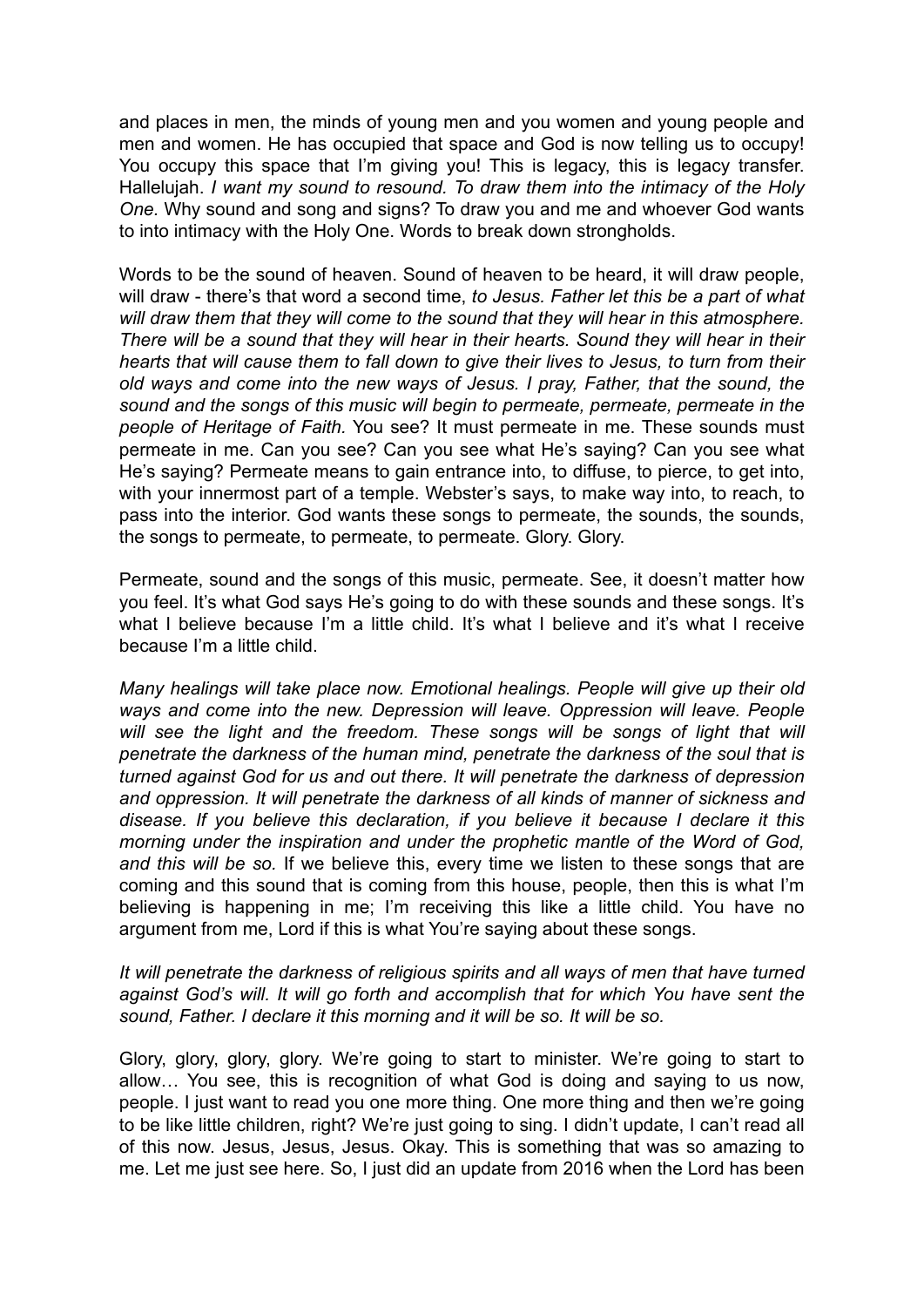saying to me about sound. I brought it right up to date;

*Suddenly a sound from Heaven, it's for a move of My Spirit. I'm preparing you. I'm getting you ready for a move of My Spirit. The gold. No brass. I'm instructing you, leading you, teaching you, training you.*

See, this is my part. Like Pastor John says to you - he comes with his gift, that's his part. Pastor Sharon will come with her gift - that's my part. Pastor Christi will come with her part and all the parts make up the whole for where we must go. Okay, so this was 2016; *A change in sound. A first. Unpredictable.* This was before I had the word that the sound had to come through this one. *Unpredictable for the very first time. Never released until today. Sound distinction. Sound variation. Sound diversity. The extent, the degree, the scope for purpose. A release of new properties in the sound.* This is what God showed me. Even in 2016, Pastor John, He was going to release His heavenly materiality properties into the sound if we would just obey Him. Okay. *It will now be coming all the time*. Okay. Then He said this; *For the move of the Holy Spirit, there are certain elements that must be in place. Brother Jerry said this; what price are you prepared to pay? It requires disciplined preparation.* 

And something that Pastor Garth just said to me earlier on, he said to me, "We cannot have the spiritual excellence without the technical excellence." God is going to cause us to have technical excellence so that He can have for Himself a spiritual excellence. Disciplined spiritual preparation, we've been in a place of discipline as a music ministry to be disciplined. 2017, 5 September; you must work with Garth on songs, there is a sound I'm giving him.

This was before that word He gave me about *By Divine Assign.* I'm pushing you, you're in charge of song, it's your spiritual responsibility, 9 September 2017;

*Hasten to prepare, not a moment to spare, all of my movements swift, not going to drift, not going to miss a thing of what this legacy transfer will bring.*

*Every day I pray now, every day I say now, I'm at every meeting, hearing every word, heavily vested in the spirit, I will it.*

2017, 9 September, *By Divine Assign,* I put sound in this one, at this time. Alright, the sound must resound.

So, then He said this to me, right, got two minutes and then we're going to. He said here, Pastor John said, "We have church exactly, we will have church exactly", this was right after the album was released as the Holy Spirit desires, "He has first place, His message, His move, His music". Okay, I'm not going to read these other things. It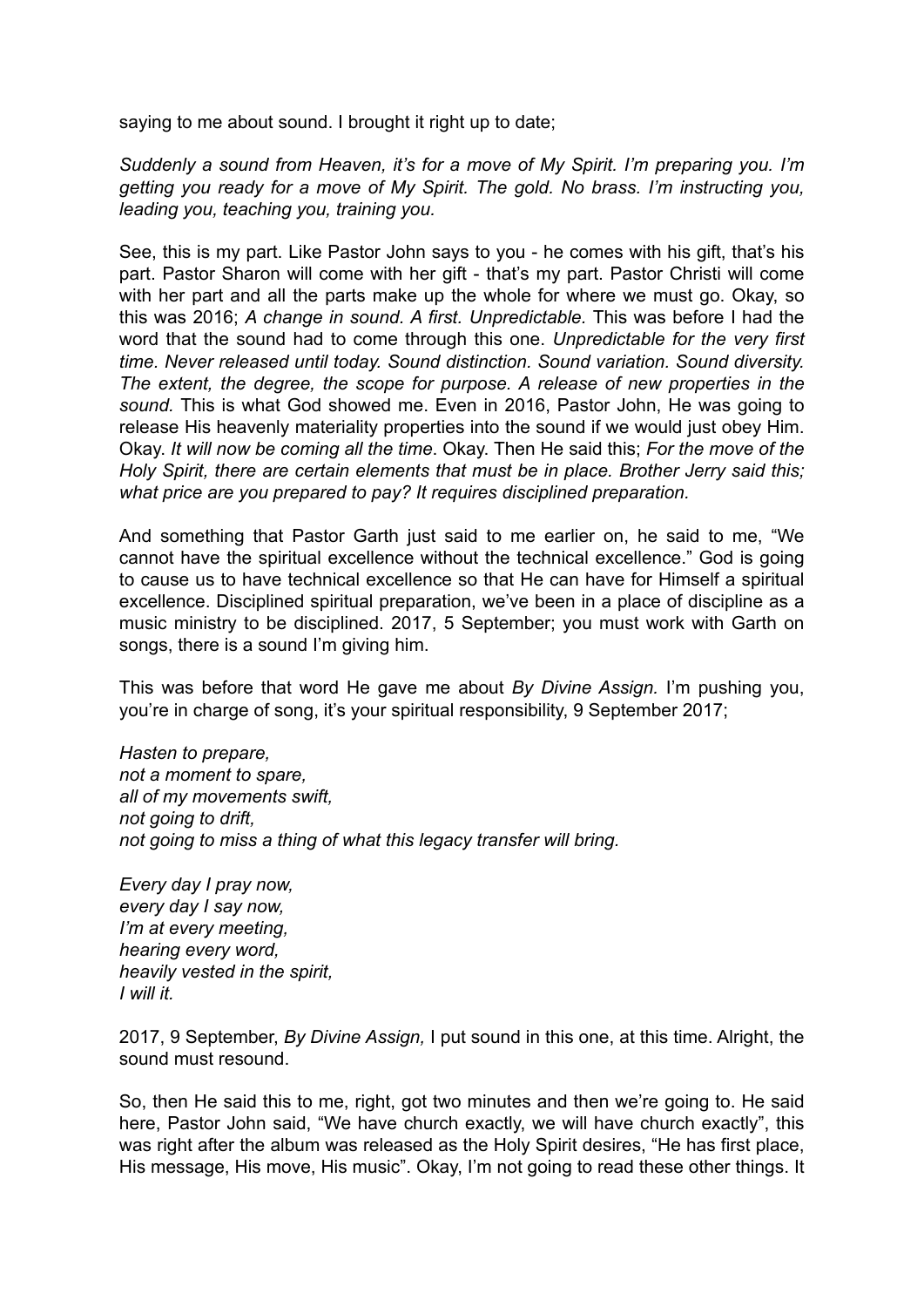will draw people to legacy.

Alright, then he spoke to me about high praise, high praise. Glory. Remember, Brother Jerry said, "Heaven is a noisy place". We want heaven on earth. So, this was

16<sup>th</sup> of August at prayer, I was at prayer with Pastor John and Pastor Christi, we pray every week for music ministry. We are to occupy spiritual dimensions allotted to us, the spiritual realm dimension of song and sound. He's increasing us supernaturally, we've been faithful with little, He can't increase nothing. We've been on a journey with the Lord in music and sound and song, we have occupied some, but in prayer today I knew that deep in me, was calling to the deep in God for that which has reserved for us at this time. Things untapped and unoccupied, do we want it really? We can have it.

Alright, and then He said this to me, I'm missing a whole lot of things here people,

but I'm, I'm saying this to you today. That the Lord spoke to me on the 20<sup>th</sup> of September, "Sing the Psalms, Sharon and heaven will come, legacy will be transferred". Again, He said to me, "You must work with Garth, this legacy transfer is eternal and from heaven and of heaven". You see, this is the fourth dimension; we're tapping the fourth dimension. Do you remember Pastor John said, "It takes a spiritual person, to tap a fourth dimensional God"? You cannot logic a fourth dimensional God with your third-dimensional thinking, impossible.

That's why God has given us our spirit. Spirit, I am a spirit and I have a soul and I live in a body. But I am a spirit and I'm a recreated spirit, and with my spirit I communicate with God, Hallelujah. Glory. It's where He talks to me, He doesn't talk to me in my mind. He talks to me in my spirit and He talks to me in my spirit and it comes from my spirit to my mind, out of my mouth. As far as music ministry goes, this was, this was amazing to me; the years of our fathers now go to our soul, I will transfer music ministry legacy to you from the time of David.

Why are you sharing this with me this morning, Pastor Sharon? Because, God wants you to take these new words, over the threshold, into, through the new door when we go through it together. We have to understand, we're not just coming here to sing a few nice songs, to wait for the message to come. We have to understand what is in the heart and in the mind of God in music ministry. What has always been in His mind and His heart. The ancient eternal one, transferring. I will transfer music ministry legacy to you from the time of David.

I said, Acts 15:14-18, **14I am restoring the tabernacle of David at this time. (Acts 15:16 KJV)** This is only spiritually discerned. The recognition of the time that you are living in. And it is for the presence of God. It's not for us to be impressed, it's for us to be blessed, we have to pass the test. A supernatural increase of My glory. I'm so blessed, I'm so blessed. See these were spiritual words that I spoke to you today. A lot of other things here.

Okay, come, we are going to just, with new instruction, we are going to sing. With a new understanding, we are going to sing. Stand, thank you; please, let's stand. Glory to God. Hallelujah. So, we're going to cross our threshold, we're going to leave the